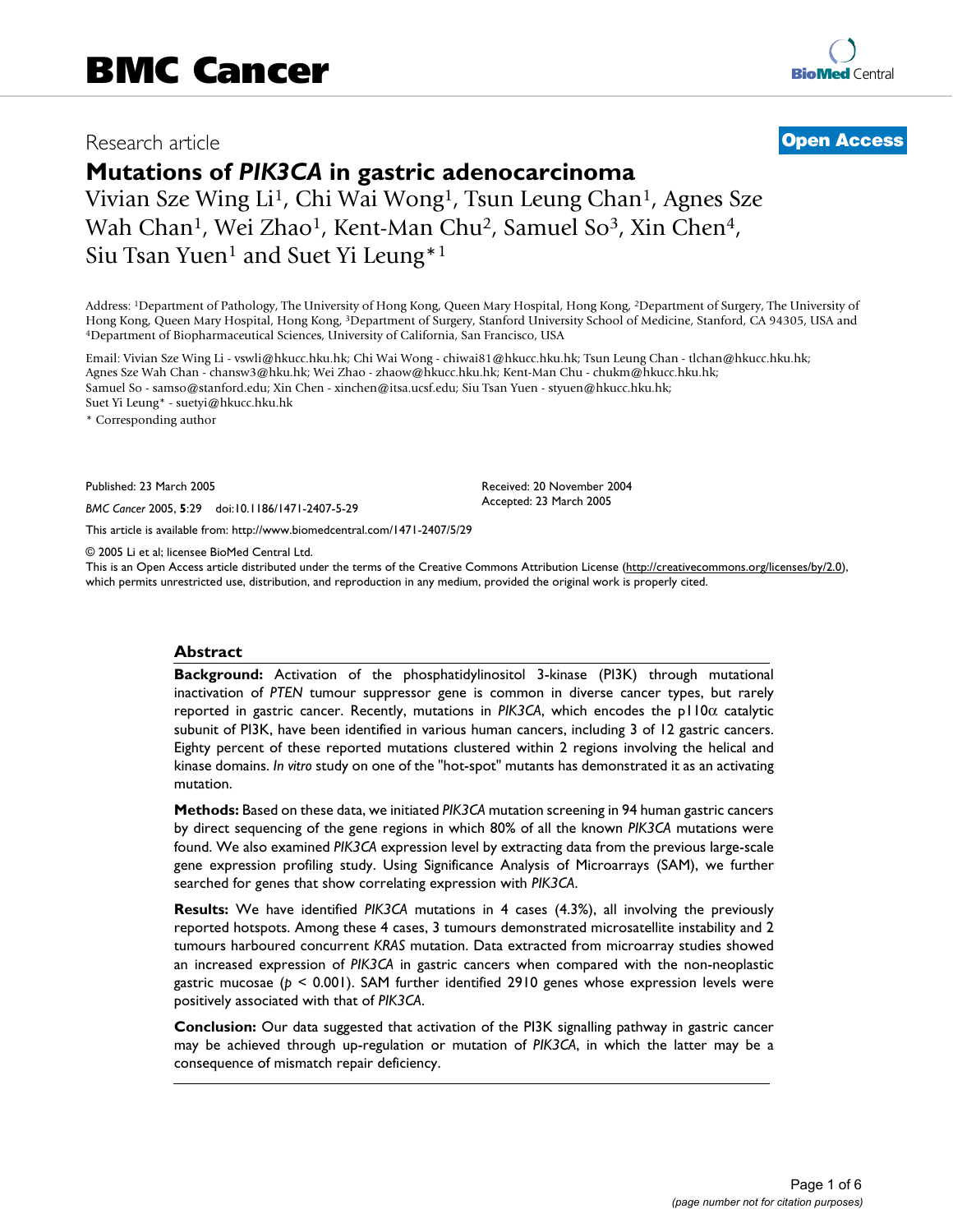# **Background**

The phosphatidylinositol 3-kinase (PI3K)-AKT signalling pathway is involved in the regulation of diverse cellular processes, including cell growth, survival and motility. Abnormal activation of this pathway is frequently observed in various cancer types, leading to aberrant cell cycle progression, altered adhesion and motility, inhibition of apoptosis and induction of angiogenesis [1]. It has been previously reported that genetic alterations involving various members along this signalling pathway could lead to its activation in cancer. These include mutation, allelic loss or promoter methylation of the negative regulator *PTEN* [2]; or alternatively, chromosomal amplification or over-expression of the positive regulators *PIK3CA* [3-5] and the various *AKT* kinases [6,7]. Furthermore, changes in other related pathways that are commonly altered in cancer, such as those involved in growth factor stimulation via the G-protein-coupled receptors or through direct interaction with the activated form of small GTPase RAS, can also lead to PI3K-AKT pathway activation [8]. Activation of this pathway results in the phosphorylation of AKT at Thr-308/309 and Ser-473/474. These phosphorylated forms of AKT proteins have been detected by Western blot or immunohistochemistry in various cancer types, suggesting the frequent activation of PI3K-AKT pathway in the carcinogenic process [7,9].

Although genetic changes along the PI3K-AKT pathway have been repeatedly documented in brain, ovarian, endometrial, breast, prostate and thyroid cancers [1,2], reports on its mechanism of activation in gastric cancer are limited. Gastric cancer is the second most common cancer worldwide but its molecular basis of tumourigenesis is still poorly understood. Previous immunohistochemical study has demonstrated the presence of the phosphorylated form of AKT in 78% of gastric cancer [10], suggesting that activation of this pathway may also be common in gastric cancer. Though loss of heterozygosity (LOH) involving the *PTEN* locus has been demonstrated in 47% of gastric cancer in a recent study, mutation or promoter methylation was absent even in cases with LOH [11]. Thus data from this study could not support the twohit inactivation of *PTEN* in gastric cancer, while the biological significance of *PTEN* haploinsufficiency remains controversial. Alternatively, amplification of *AKT1* has been reported in a single case of gastric cancer [12], and amplification of *PIK3CA* associated with elevated mRNA levels has been found in 36% of gastric cancer [11]. More recently, Samuels *et al.* screened a diverse spectrum of human cancers for mutation in 16 *PI3K* or *PI3K*-like genes and found a high frequency of somatic mutation in *PIK3CA*, which encodes the p110α catalytic subunit. Major screening in colorectal cancer (CRC) identified *PIK3CA* mutations in 74 out of 234 (32%) cases, while mutations were also noted in 3 out of 12 (25%) gastric cancers. Reported mutations were mostly of missense type, and clustered within 2 regions in the helical and kinase domains. Expression of a "hot-spot" mutant, H1047R, conferred a significant up-regulation of lipid kinase activity of PIK3CA, suggesting it as an activating mutation [13]. In this study, we have examined a series of 94 human gastric adenocarcinomas for *PIK3CA* mutation. We have also examined *PIK3CA* expression level by extracting data from a large-scale gene expression profiling study previously performed for these cases [14,15]. Using SAM, genes with significant correlating expression with *PIK3CA* have also been identified.

## **Methods**

#### *Patient samples preparation*

DNA samples used for sequencing were prepared from frozen tumour and non-tumour gastric mucosae from 94 gastric cancer patients who underwent gastrectomy in the Department of Surgery, Queen Mary Hospital, The University of Hong Kong, as previously described [16]. Majority of the frozen samples  $(n = 81)$  showed tumour component of over 70%, whereas in 13 cases a lower proportion between 50 to 70% was accepted due to the tumours' inherent diffuse infiltrative nature with entrapment of non-neoplastic components. Analysis for microsatellite instability (MSI), *BRAF* and *KRAS* mutation have been performed and reported previously [16]. RNA preparation and gene expression profiling using a cDNA microarray containing 44,500 cDNA clones, representing around 30,300 unique genes, has been performed and reported in 90 of these tumours in comparison to 22 nontumour gastric mucosae [14,15]. This study was approved by the Ethics Committee of the University of Hong Kong.

#### *Mutational screening*

Mutation screening of *PIK3CA* was performed for exons 9 and 20, covering the mutational hotspots; and for exon 18, from which a mutation was found in a gastric cancer. Mutations in these 3 exons constituted 80% of all *PIK3CA* mutations detected in the previous study [13]. *PIK3CA* intron-specific external amplification primers and internal sequencing primers were designed according to the previous study [13] with some modifications [see Additional file 1]. In particular, primers for exon 9 have been modified to avoid amplification of homologous sequences located in other chromosomes. PCR products were generated using the external primers and directly sequenced using the internal primers with the DYEnamic™ ET Terminator Cycle Sequencing Kit (Amersham Biosciences, Freiburg, Germany) according to the manufacturer's instruction. Electrophoresis was performed in the ABI Prism® 3700 DNA Analyzer (Applied Biosystems, Foster City, CA, USA). For each exon, PCR products were generated from 2 independent PCR reactions for sequencing of the forward and reverse strands.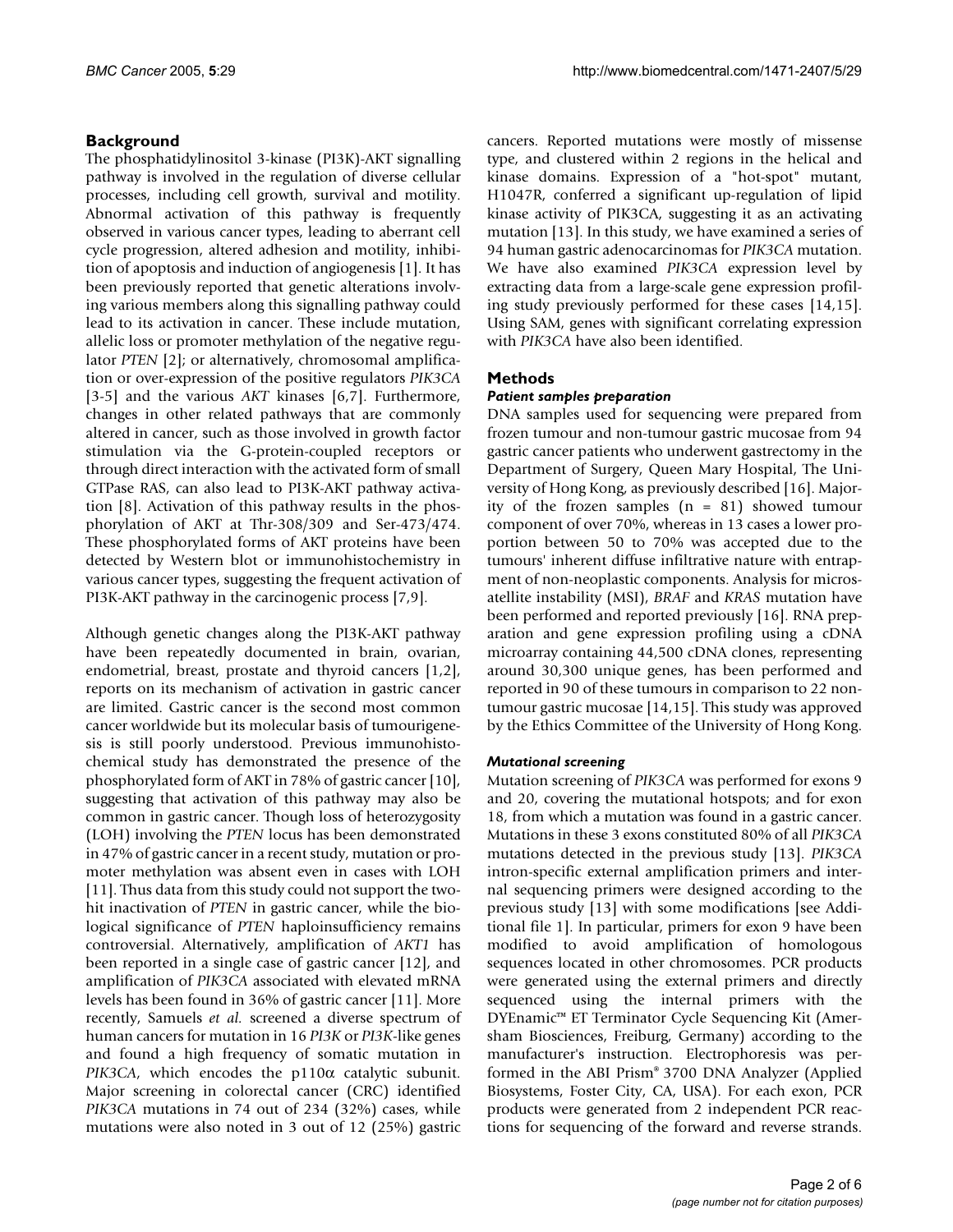

#### **Figure 1**

**Representative sequence chromatogram.** (a) Sequence chromatogram from a case of gastric cancer with H1047R (A3140G) mutation within exon 20 of *PIK3CA*. Site of mutation is denoted by the red arrow. (b) Sequence chromatogram of the corresponding normal mucosa from the same case showing the absence of mutation (red arrow), and thus confirming the somatic nature of the mutation.

For exon 9, 2 independent PCR followed by sequencing of the forward strand were performed. Analysis of the chromatograms was performed using the mutation analysis software Mutation *Explorer*™ (SoftGenetics, State College, PA, USA).

#### *Extraction of expression data and statistical analysis*

Gene expression data were extracted from the microarray database containing 126 samples (90 gastric cancers, 14 lymph node metastasis and 22 non-tumour gastric mucosae) based on a 3-fold signal above background ratio for either channel and with 80% good data [14]. Gene expression data from 20,336 cDNA clones satisfied this selection criteria and were extracted, which included a cDNA clone corresponding to *PIK3CA* (IMAGE clone number 345430, GenBank accession no. W72473). Expression data for *PIK3CA* was extracted and the differences in expression levels between tumour and nontumour tissues were examined using the Student's *t*-Test. SAM was performed to identify genes with significant correlating expression with *PIK3CA* [17]. The missing values in the dataset were estimated by a K-nearest neighbours impute algorithm using 10 nearest neighbour [18] followed by 5000 permutations in the SAM analysis.

#### **Results**

Among the 94 gastric adenocarcinoma analysed, we have detected *PIK3CA* mutation in 4 cases. Two cases harboured the mutation A3140G (H1047R) in exon 20, and the other 2 cases with mutations G1624A (E542K) and G1633A (E545K) in exon 9. Representative sequence chromatograms are shown in figure 1. All four mutations were absent in the corresponding non-neoplastic mucosae and thus were confirmed as somatic mutations. Though the overall mutation frequency (4.3%) was lower than that of the previous study, the nature of the 4 mutations found were consistent with those identified at the reported hotspots. In particular, the H1047R mutation has been reported in 2 gastric cancers and 15 colorectal cancers [13]. While the E542K and the E545K mutations were not found in gastric cancer in the previous series, a large number of colorectal tumours did harbour these 2 mutations.

*PIK3CA* mutation spectrum and their corresponding clinico-pathological features were listed in Table 1. We noted a higher tendency of high-level MSI in gastric cancers with *PIK3CA* mutations (3 in 4, 75%) than in those without (18 in 90, 20%). Moreover, though the overall incidence of *KRAS* mutation in the studied population was low (8 in 94), 2 of the 4 gastric cancers with *PIK3CA* mutation also harboured a *KRAS* mutation.

Since over-expression of *PIK3CA* has been reported in gastric cancer [11], we have also extracted *PIK3CA* expression data from our previous cDNA microarray study of these cases [14,15]. We have confirmed that expression level of *PIK3CA* was significantly higher in gastric cancers (n = 87, mean =  $0.099$ , SD =  $0.428$ ) when compared with nonneoplastic gastric mucosae ( $n = 22$ , mean = -0.418, SD = 0.426; Student's *t*-Test, *p* < 0.001). Using *PIK3CA* expression level as a continuous variable for SAM analysis [17], we found 2910 cDNA clones (corresponding to about 2546 unique genes) whose expression associated positively with *PIK3CA* expression (median number of false significant = 0.372, Delta = 1.107) [see Additional file 2]. Interestingly, no gene was found to be negatively associated with *PIK3CA* expression.

#### **Discussion**

In this study, we have reported the presence of *PIK3CA* gene mutation in 4.3% of gastric cancer. A high tendency (3 in 4) of mismatch repair deficiency was noted in cases harbouring *PIK3CA* mutation. Though the small number of *PIK3CA* mutations in our study may not justify statistical claim of significance; suggestion of such, despite of its not being mentioned by the authors, can be found from a previous study in CRC by Samuels *et al.*. From their study of 33 MSI and 201 microsatellite stable (MSS) CRC cases, *PIK3CA* mutation was present in 48% of the MSI tumours,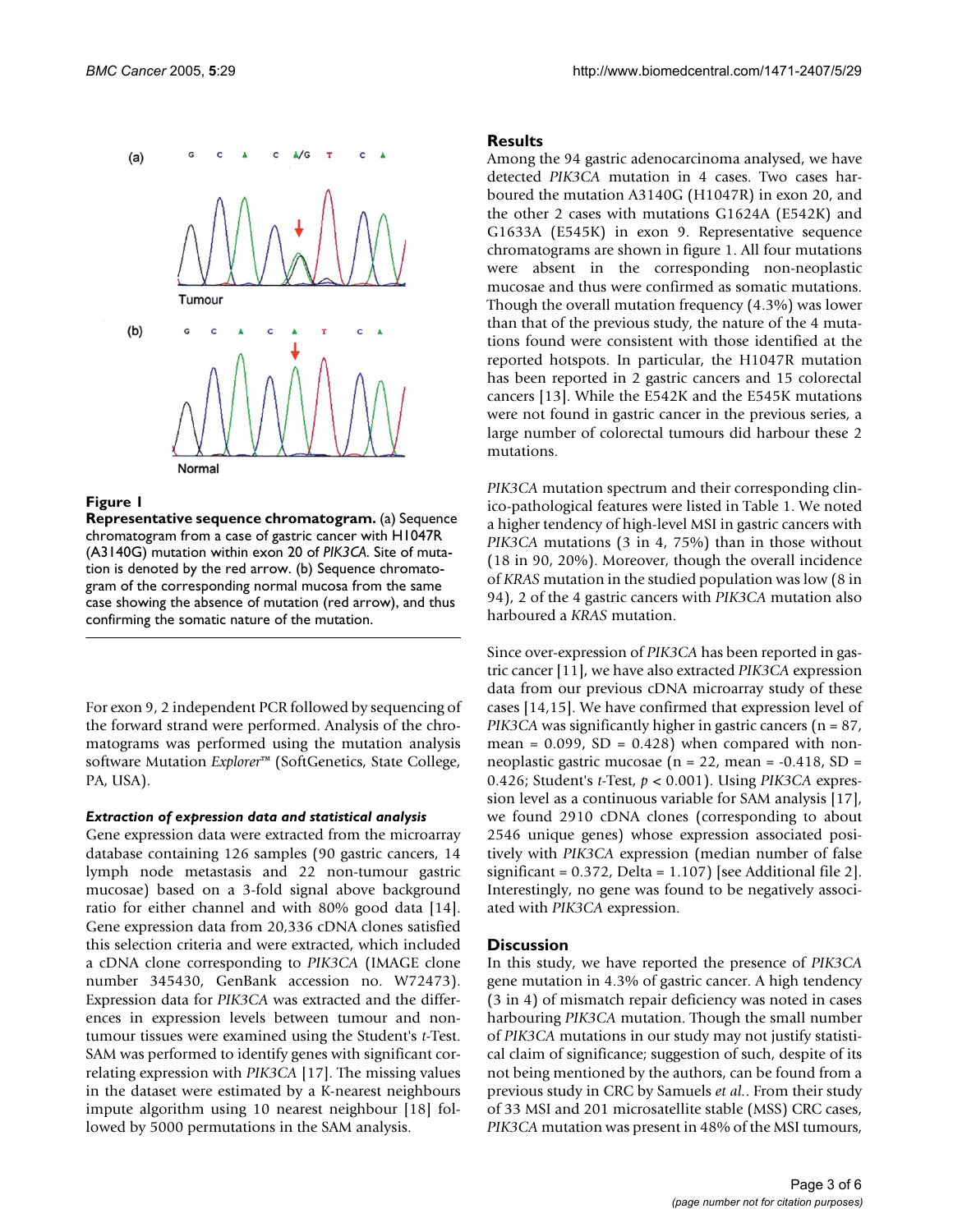| Case | Nucleotide<br>Substitution <sup>a</sup> | Amino acid<br>change | Age | Sex | MSI Statusb,c | <b>KRAS Mutation<sup>c</sup></b> | Tumour site | Tumour type | <b>IMd</b> |
|------|-----------------------------------------|----------------------|-----|-----|---------------|----------------------------------|-------------|-------------|------------|
| 28   | A3140G                                  | <b>H1047R</b>        | 37  | M   | <b>Stable</b> | $\overline{\phantom{0}}$         | Body        | Intestinal  |            |
| 100  | G1633A                                  | <b>E545K</b>         | 79  |     | <b>High</b>   | $\overline{\phantom{0}}$         | Antrum      | Intestinal  |            |
| 240  | G1624A                                  | E542K                | 74  | M   | <b>High</b>   | G <sub>12</sub> D                | Antrum      | Intestinal  |            |
| 310  | A3140G                                  | <b>H1047R</b>        | 72  |     | High          | G <sub>13</sub> D                | Antrum      | Intestinal  |            |

| Table 1: Spectrum of PIK3CA mutations in gastric adenocarcinoma |  |  |  |  |
|-----------------------------------------------------------------|--|--|--|--|
|-----------------------------------------------------------------|--|--|--|--|

aNucleotide change at the position within coding sequence, where position 1 corresponds to the first position of the start codon **bHigh, high level of MSI; Stable, microsatellite stable** 

cAnalysis of *KRAS* mutations have been performed and reported previously [16] dIM, the presence of intestinal metaplasia at tumour edge; 1, present; 0, absent

but only in 29% of the MSS tumours. A significant association would have been revealed if statistical analysis had been applied (Fisher's exact test, *p* = 0.014) [13]. Gastrointestinal tract cancers with MSI are known to have a different molecular pathway of tumour evolution compared with their MSS counterparts [19,20]. This can be attributed to their propensity for frameshift mutations in repeat sequences, resulting in selective disruption of genes with such sequences within their coding regions. With 2 polyadenine tracts within its coding region, *PTEN* can be inactivated through frameshift mutations in MSI CRC, resulting in the selective targeting of the PI3K-AKT signalling pathway [21,22]. It is also known that mismatch repair deficiency would lead to an elevated rate of missense mutation due to impaired single nucleotide mismatch repair [23]. Thus, the observed higher incidence of *PIK3CA* missense mutation in MSI colorectal and gastric cancers suggests yet another mechanism for the activation of the PI3K-AKT signalling pathway through mismatch repair deficiency.

Our data also showed a higher tendency of *KRAS* mutation in cases with *PIK3CA* mutations (2 in 4) than in those without (6 in 90). Yet again due to the low incidence of both mutations in our samples, statistical significance may not be claimed. In the study by Samuels *et al.*, some of the colorectal tumours with *PIK3CA* mutation also harboured *KRAS* or *BRAF* mutation [13]. The PI3K-AKT pathway is known to have a close association with the RAS-MEKK signalling pathway [8]. Constitutively active RAS can interact with the catalytic subunit of PI3K and lead to its activation. Ras-dependent PI3K activation contributes to the transforming phenotype by mediating anchorageindependent growth, cytoskeletal reorganisation and apoptosis evasion. It has been observed that genes involved in the same signalling pathway may manifest mutations in cancer cells in a mutually exclusive manner, presumably due to the lack of selective growth advantage in having a second hit in the already altered pathway. A prominent example is the mutually exclusive occurrence

of the *BRAF* hotspot mutation (V600E) and *KRAS* mutations in colorectal cancer [24,25]. However, there exist other examples of alterations in multiple components of the same signalling pathway that may lead to a multi-level modulation of its activity. For example, non-V600E *BRAF* mutations tend to occur together with *KRAS* mutations [26], and inactivation of the secreted frizzled-related proteins (antagonists of WNT) by promoter methylation frequently coincides with mutations in the Adenomatous Polyposis Coli gene to achieve multi-level activation of the WNT signalling pathway in colorectal cancers [27]. Whether PIK3CA functions independently from RAS, or acts synergistically with RAS to produce additive effects on the activation of the same pathway awaits further clarification.

By extracting data from microarray, we have confirmed the up-regulation of *PIK3CA* expression in gastric cancer tissues compared with the non-neoplastic gastric mucosae and identified a large number of genes that showed a significant positive correlation in expression level with *PIK3CA*. These genes participate in diverse cellular processes with 177 as putative cell cycle-regulated genes [28] and 126 mapped to genes with known functions in cell cycle regulation, cell proliferation or DNA replication [see Additional file 2]. While some of these genes maybe induced by *PIK3CA*, others maybe co-ordinately regulated by common upstream signals. Expression data set at one point was limited in differentiating the above cause and consequence, yet it certainly revealed the complexity of the carcinogenic process and the intricate relationship of *PIK3CA* signalling with other cellular processes.

Contrary to our expectation, the incidence of *PIK3CA* mutation found in the current study (4%) is much lower compared with that observed by *Samuel et al.* (25%) [13]. The reason for discrepancy may simply be a result of sample bias as the previous study involved only a small number of gastric cancers ( $n = 12$ ). However, ethnic differences can also be another possibility. The diverse patho-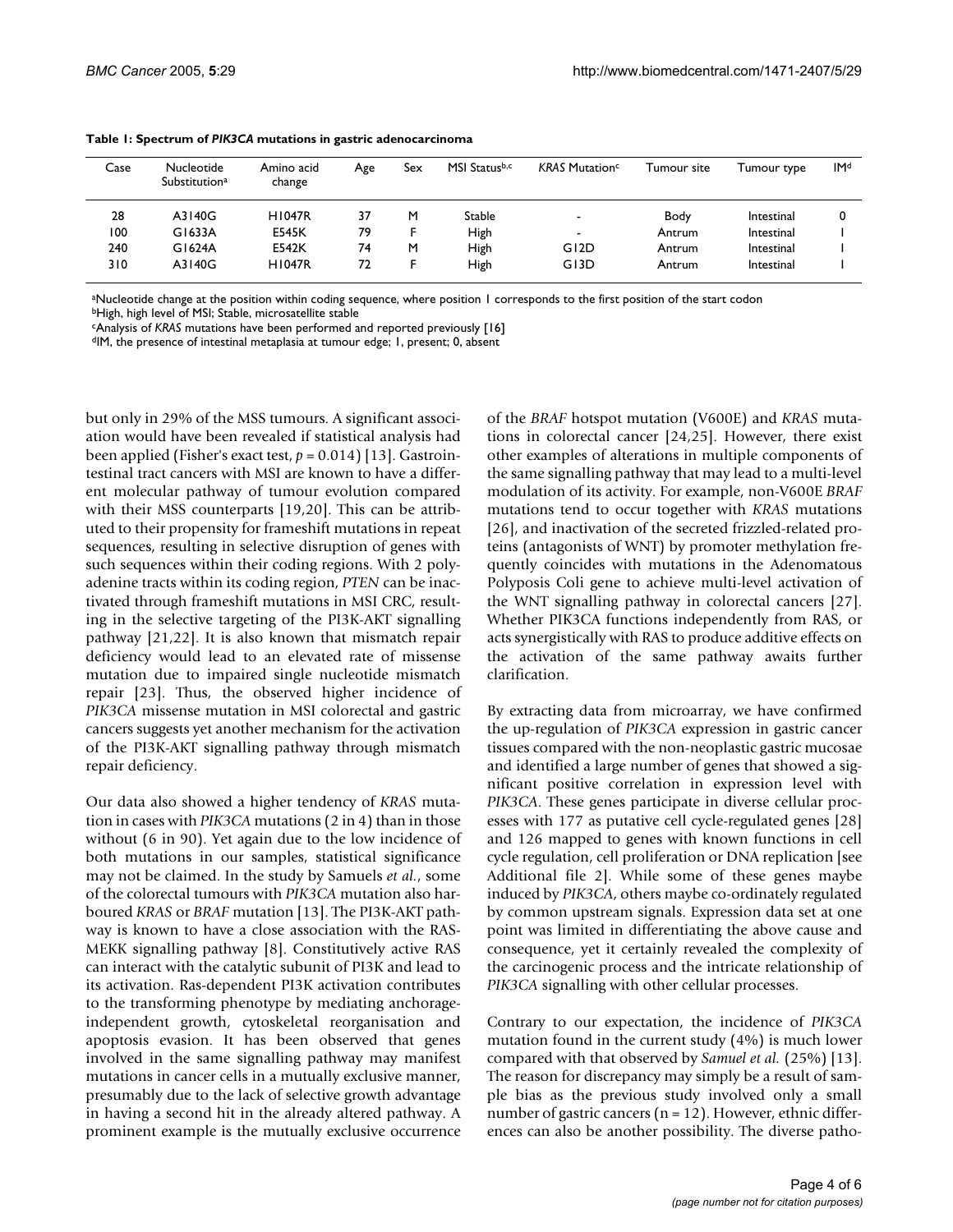logical spectrum and aetiological factors of gastric cancers in different geographical locations may be paralleled by differences in molecular pathway of tumour development. Since our current study is only based on a Chinese population with an intermediate gastric cancer incidence, further studies involving patients from different ethnic groups will be able to address this possibility.

#### **Conclusion**

Large-scale screening of gastric adenocarcinomas for *PIK3CA* mutations revealed a mutation incidence of 4.3%. Increased *PIK3CA* expression level was observed in gastric tumours compared with non-neoplastic mucosae. This increase in *PIK3CA* level was associated with the elevated expression of a large number of genes, which may constitute the upstream regulators or downstream targets of *PIK3CA* along the PI3K signalling pathway.

## **Competing interests**

The author(s) declare that they have no competing interests.

## **Authors' contributions**

VSWL carried out the molecular analysis, performed data analysis and drafted the manuscript. CWW, TLC, WZ assisted in the molecular analysis. KMC provided the clinical data. ASWC assisted in data analysis and edited the manuscript. SS and XC participated in the microarray study and data analysis. STY and SYL conceived of the study, participated in its design, coordination and data analysis, and edited the manuscript. All authors read and approved the final manuscript.

# **Additional material**

#### **Additional File 1**

*Primers and PCR conditions used for* PIK3CA *sequencing. Conditions for PCR and sequences of primers used in* PIK3CA *sequencing* Click here for file [\[http://www.biomedcentral.com/content/supplementary/1471-](http://www.biomedcentral.com/content/supplementary/1471-2407-5-29-S1.xls)

2407-5-29-S1.xls]

## **Additional File 2**

*SAM significant genes list associated with* PIK3CA *expression. SAM detected 2910 genes whose expression levels were positively associated with the* PIK3CA *expression level. Gene expression data were extracted from the microarray database containing 126 samples (90 gastric adenocarcinomas, 14 lymph node metastasis and 22 non-tumour gastric mucosae) based on a 3-fold signal above background ratio for either channel and with 80% good data [14]. Gene expression data from 20,336 cDNA clones satisfied this selection criteria and were extracted, which included a cDNA clone corresponding to* PIK3CA *(IMAGE clone number 345430, GenBank accession no. W72473). Expression value of this clone was imputed as a quantitative variable for SAM analysis. The missing values in the dataset were estimated by a K-nearest neighbours impute algorithm using 10 nearest neighbour followed by 5000 permutations in the SAM analysis.*

Click here for file

[\[http://www.biomedcentral.com/content/supplementary/1471-](http://www.biomedcentral.com/content/supplementary/1471-2407-5-29-S2.xls) 2407-5-29-S2.xls]

## **Acknowledgements**

This work was supported by the Research Grants Council of the Hong Kong Special Administrative Region, HKU 7313/02M.

#### **References**

- 1. Vivanco I, Sawyers CL: **[The phosphatidylinositol 3-Kinase AKT](http://www.ncbi.nlm.nih.gov/entrez/query.fcgi?cmd=Retrieve&db=PubMed&dopt=Abstract&list_uids=12094235) [pathway in human cancer.](http://www.ncbi.nlm.nih.gov/entrez/query.fcgi?cmd=Retrieve&db=PubMed&dopt=Abstract&list_uids=12094235)** *Nat Rev Cancer* 2002, **2:**489-501.
- 2. Sulis ML, Parsons R: **[PTEN: from pathology to biology.](http://www.ncbi.nlm.nih.gov/entrez/query.fcgi?cmd=Retrieve&db=PubMed&dopt=Abstract&list_uids=12946627)** *Trends Cell Biol* 2003, **13:**478-483.
- 3. Ma YY, Wei SJ, Lin YC, Lung JC, Chang TC, Whang-Peng J, Liu JM, Yang DM, Yang WK, Shen CY: **[PIK3CA as an oncogene in cervi](http://www.ncbi.nlm.nih.gov/entrez/query.fcgi?cmd=Retrieve&db=PubMed&dopt=Abstract&list_uids=10851074)[cal cancer.](http://www.ncbi.nlm.nih.gov/entrez/query.fcgi?cmd=Retrieve&db=PubMed&dopt=Abstract&list_uids=10851074)** *Oncogene* 2000, **19:**2739-2744.
- 4. Shayesteh L, Lu Y, Kuo WL, Baldocchi R, Godfrey T, Collins C, Pinkel D, Powell B, Mills GB, Gray JW: **[PIK3CA is implicated as an](http://www.ncbi.nlm.nih.gov/entrez/query.fcgi?cmd=Retrieve&db=PubMed&dopt=Abstract&list_uids=9916799) [oncogene in ovarian cancer.](http://www.ncbi.nlm.nih.gov/entrez/query.fcgi?cmd=Retrieve&db=PubMed&dopt=Abstract&list_uids=9916799)** *Nat Genet* 1999, **21:**99-102.
- 5. Woenckhaus J, Steger K, Werner E, Fenic I, Gamerdinger U, Dreyer T, Stahl U: **[Genomic gain of PIK3CA and increased expression](http://www.ncbi.nlm.nih.gov/entrez/query.fcgi?cmd=Retrieve&db=PubMed&dopt=Abstract&list_uids=12375266) [of p110alpha are associated with progression of dysplasia](http://www.ncbi.nlm.nih.gov/entrez/query.fcgi?cmd=Retrieve&db=PubMed&dopt=Abstract&list_uids=12375266) [into invasive squamous cell carcinoma.](http://www.ncbi.nlm.nih.gov/entrez/query.fcgi?cmd=Retrieve&db=PubMed&dopt=Abstract&list_uids=12375266)** *J Pathol* 2002, **198:**335-342.
- 6. Testa JR, Bellacosa A: **[AKT plays a central role in](http://www.ncbi.nlm.nih.gov/entrez/query.fcgi?cmd=Retrieve&db=PubMed&dopt=Abstract&list_uids=11572954) [tumorigenesis.](http://www.ncbi.nlm.nih.gov/entrez/query.fcgi?cmd=Retrieve&db=PubMed&dopt=Abstract&list_uids=11572954)** *Proc Natl Acad Sci U S A* 2001, **98:**10983-10985.
- 7. Sun M, Wang G, Paciga JE, Feldman RI, Yuan ZQ, Ma XL, Shelley SA, Jove R, Tsichlis PN, Nicosia SV, Cheng JQ: **[AKT1/PKBalpha kinase](http://www.ncbi.nlm.nih.gov/entrez/query.fcgi?cmd=Retrieve&db=PubMed&dopt=Abstract&list_uids=11485901) [is frequently elevated in human cancers and its constitutive](http://www.ncbi.nlm.nih.gov/entrez/query.fcgi?cmd=Retrieve&db=PubMed&dopt=Abstract&list_uids=11485901) activation is required for oncogenic transformation in [NIH3T3 cells.](http://www.ncbi.nlm.nih.gov/entrez/query.fcgi?cmd=Retrieve&db=PubMed&dopt=Abstract&list_uids=11485901)** *Am J Pathol* 2001, **159:**431-437.
- 8. Katso R, Okkenhaug K, Ahmadi K, White S, Timms J, Waterfield MD: **[Cellular function of phosphoinositide 3-kinases: implications](http://www.ncbi.nlm.nih.gov/entrez/query.fcgi?cmd=Retrieve&db=PubMed&dopt=Abstract&list_uids=11687500) [for development, homeostasis, and cancer.](http://www.ncbi.nlm.nih.gov/entrez/query.fcgi?cmd=Retrieve&db=PubMed&dopt=Abstract&list_uids=11687500)** *Annu Rev Cell Dev Biol* 2001, **17:**615-675.
- 9. Itoh N, Semba S, Ito M, Takeda H, Kawata S, Yamakawa M: **[Phospho](http://www.ncbi.nlm.nih.gov/entrez/query.fcgi?cmd=Retrieve&db=PubMed&dopt=Abstract&list_uids=12115344)[rylation of Akt/PKB is required for suppression of cancer cell](http://www.ncbi.nlm.nih.gov/entrez/query.fcgi?cmd=Retrieve&db=PubMed&dopt=Abstract&list_uids=12115344) apoptosis and tumor progression in human colorectal [carcinoma.](http://www.ncbi.nlm.nih.gov/entrez/query.fcgi?cmd=Retrieve&db=PubMed&dopt=Abstract&list_uids=12115344)** *Cancer* 2002, **94:**3127-3134.
- 10. Nam SY, Lee HS, Jung GA, Choi J, Cho SJ, Kim MK, Kim WH, Lee BL: **[Akt/PKB activation in gastric carcinomas correlates with](http://www.ncbi.nlm.nih.gov/entrez/query.fcgi?cmd=Retrieve&db=PubMed&dopt=Abstract&list_uids=14678019) [clinicopathologic variables and prognosis.](http://www.ncbi.nlm.nih.gov/entrez/query.fcgi?cmd=Retrieve&db=PubMed&dopt=Abstract&list_uids=14678019)** *APMIS* 2003, **111:**1105-1113.
- 11. Byun DS, Cho K, Ryu BK, Lee MG, Park JI, Chae KS, Kim HJ, Chi SG: **[Frequent monoallelic deletion of PTEN and its reciprocal](http://www.ncbi.nlm.nih.gov/entrez/query.fcgi?cmd=Retrieve&db=PubMed&dopt=Abstract&list_uids=12569555) associatioin with PIK3CA amplification in gastric carcinoma.** *Int J Cancer* 2003, **104:**318-327.
- 12. Staal SP: **[Molecular cloning of the akt oncogene and its human](http://www.ncbi.nlm.nih.gov/entrez/query.fcgi?cmd=Retrieve&db=PubMed&dopt=Abstract&list_uids=3037531) [homologues AKT1 and AKT2: amplification of AKT1 in a pri](http://www.ncbi.nlm.nih.gov/entrez/query.fcgi?cmd=Retrieve&db=PubMed&dopt=Abstract&list_uids=3037531)[mary human gastric adenocarcinoma.](http://www.ncbi.nlm.nih.gov/entrez/query.fcgi?cmd=Retrieve&db=PubMed&dopt=Abstract&list_uids=3037531)** *Proc Natl Acad Sci U S A* 1987, **84:**5034-5037.